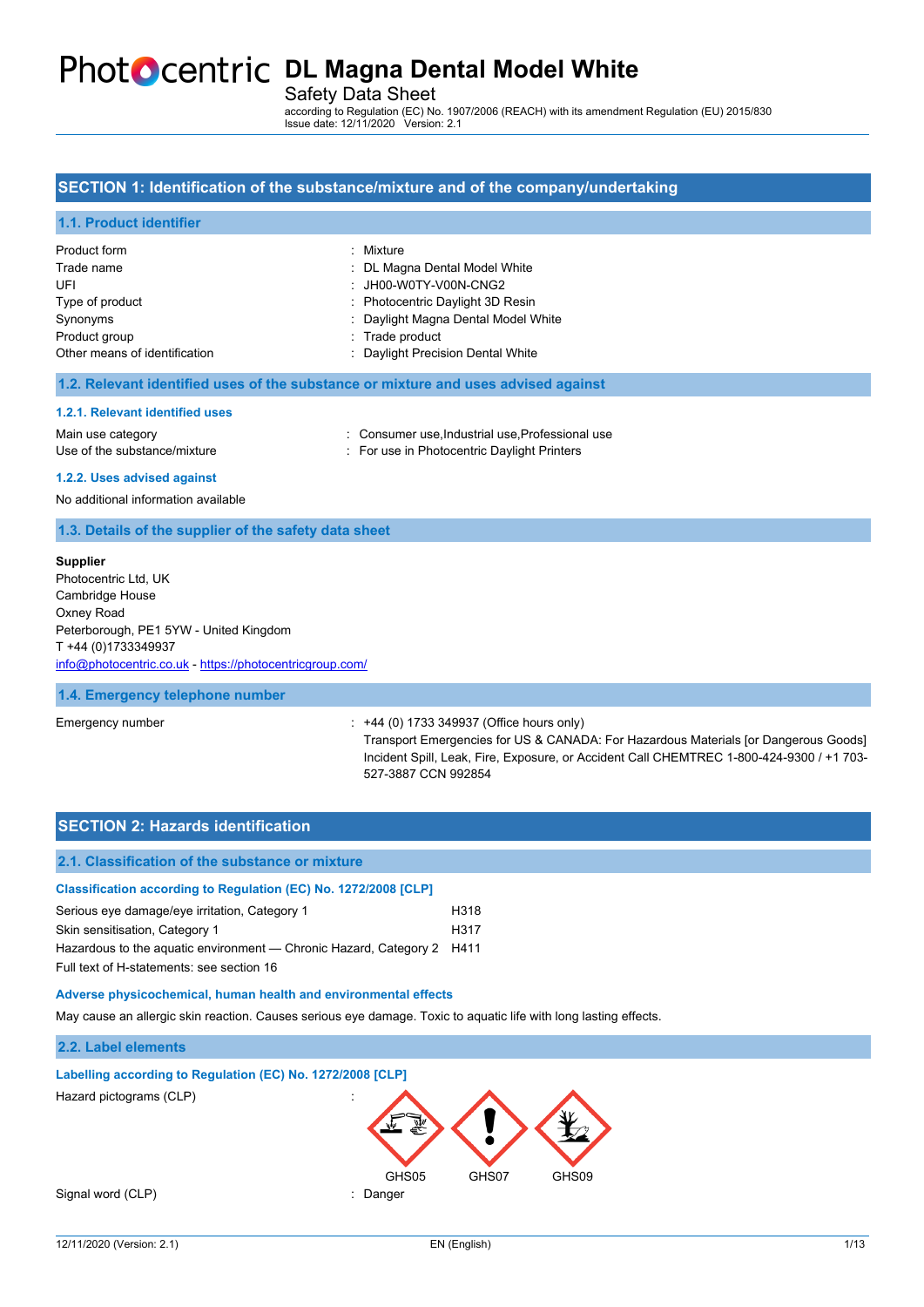Safety Data Sheet

according to Regulation (EC) No. 1907/2006 (REACH) with its amendment Regulation (EU) 2015/830

| Contains                       | : Proprietary (Crosslinking agent); Proprietary (Photoinititor); Proprietary (Pigmented stock<br>solution)                                                                                                                                                                                                                                                                                                                                                                                                                                                                                                                                                                                                                                                                                                                                                                                                           |
|--------------------------------|----------------------------------------------------------------------------------------------------------------------------------------------------------------------------------------------------------------------------------------------------------------------------------------------------------------------------------------------------------------------------------------------------------------------------------------------------------------------------------------------------------------------------------------------------------------------------------------------------------------------------------------------------------------------------------------------------------------------------------------------------------------------------------------------------------------------------------------------------------------------------------------------------------------------|
| Hazard statements (CLP)        | : H317 - May cause an allergic skin reaction.<br>H318 - Causes serious eye damage.<br>H411 - Toxic to aquatic life with long lasting effects.                                                                                                                                                                                                                                                                                                                                                                                                                                                                                                                                                                                                                                                                                                                                                                        |
| Precautionary statements (CLP) | : P273 - Avoid release to the environment.<br>P280 - Wear protective clothing, eye protection, face protection.<br>P302+P352 - IF ON SKIN: Wash with plenty of soap and water.<br>P305+P351+P338 - IF IN EYES: Rinse cautiously with water for several minutes. Remove<br>contact lenses, if present and easy to do. Continue rinsing.<br>P310 - Immediately call a doctor.<br>P321 - Specific treatment (see supplemental first aid instruction on this label).<br>P333+P313 - If skin irritation or rash occurs: Get medical advice/attention.<br>P391 - Collect spillage.<br>P501 - Dispose of contents and container to a licensed hazardous-waste disposal<br>contractor or collection site except for empty clean containers which can be disposed of as<br>non-hazardous waste, hazardous or special waste collection point, in accordance with local,<br>regional, national and/or international regulation. |

## **2.3. Other hazards**

No additional information available

## **SECTION 3: Composition/information on ingredients**

## **3.1. Substances**

### Not applicable

### **3.2. Mixtures**

| <b>Name</b>                            | $\frac{9}{6}$   | <b>Classification according to Regulation</b><br>(EC) No. 1272/2008 [CLP]                                      |
|----------------------------------------|-----------------|----------------------------------------------------------------------------------------------------------------|
| Proprietary (Oligomer)                 | $\geq 70$       | Aquatic Acute 1, H400<br>Aquatic Chronic 2, H411                                                               |
| Proprietary (Dimethacrylate)           | $\geq 20 - 525$ | Aquatic Chronic 3, H412                                                                                        |
| Proprietary (Pigmented stock solution) | $\geq 3 - 5$    | Eye Dam. 1, H318<br>Skin Sens. 1, H317<br>Aquatic Acute 1, H400<br>Aquatic Chronic 1, H410                     |
| Proprietary (Crosslinking agent)       | $\ge 0.1 - 1$   | Eye Irrit. 2, H319<br>Skin Sens. 1, H317                                                                       |
| Proprietary (Photoinitiator)           | $\ge 0.1 - 1$   | Flam. Sol. 1, H228<br>Repr. 2, H361f<br>STOT RE 2, H373<br>Aquatic Chronic 2, H411                             |
| Proprietary (Photoinititor)            | $\ge 0.1 - 1$   | Skin Sens. 1, H317<br>Aquatic Chronic 4, H413                                                                  |
| Proprietary (Crosslinking agent)       | < 1             | Acute Tox. 4 (Oral), H302<br>STOT RE 2, H373<br>Aquatic Acute 1, H400 (M=10)<br>Aquatic Chronic 1, H410 (M=10) |

Full text of H- and EUH-statements: see section 16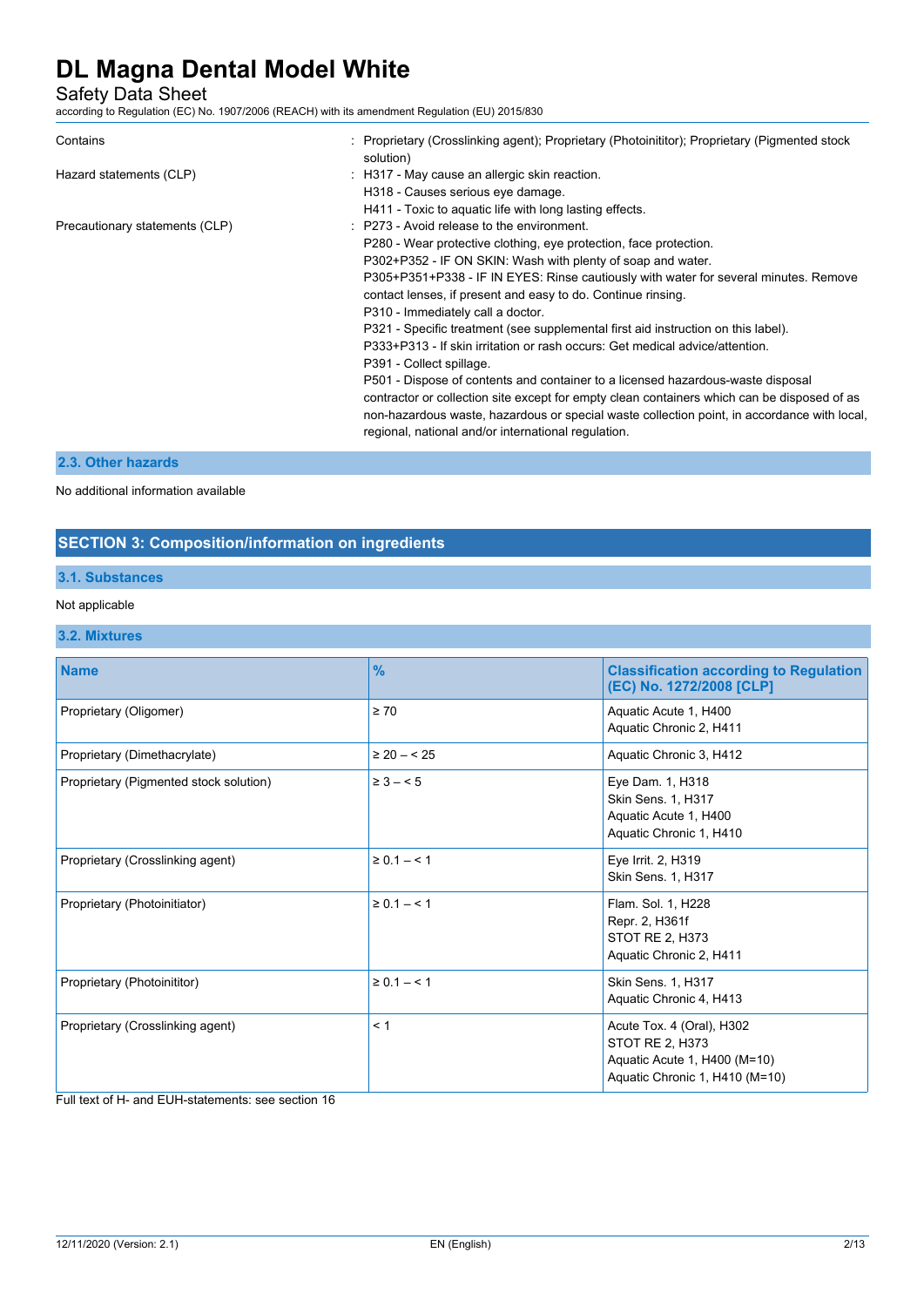Safety Data Sheet

according to Regulation (EC) No. 1907/2006 (REACH) with its amendment Regulation (EU) 2015/830

### **SECTION 4: First aid measures**

| 4.1. Description of first aid measures                           |                                                                                                                                                                                                                    |
|------------------------------------------------------------------|--------------------------------------------------------------------------------------------------------------------------------------------------------------------------------------------------------------------|
| First-aid measures general                                       | : Call a poison center or a doctor if you feel unwell. Never give anything by mouth to an<br>unconscious person.                                                                                                   |
| First-aid measures after inhalation                              | : Remove person to fresh air and keep comfortable for breathing.                                                                                                                                                   |
| First-aid measures after skin contact                            | : Wash skin with plenty of water. Take off contaminated clothing. If skin irritation or rash<br>occurs: Get medical advice/attention.                                                                              |
| First-aid measures after eye contact                             | : Rinse cautiously with water for several minutes. Remove contact lenses, if present and easy<br>to do. Continue rinsing. Call a physician immediately.                                                            |
| First-aid measures after ingestion                               | : Provide rest, warmth and fresh air. Immediately rinse mouth and drink plently of water (200-<br>300 ml). Call a POISON CENTER/doctor if you feel unwell. Call a poison center or a<br>doctor if you feel unwell. |
| 4.2. Most important symptoms and effects, both acute and delayed |                                                                                                                                                                                                                    |
| Symptoms/effects                                                 | : May be harmful if swallowed and enters airways. May cause respiratory irritation. May<br>cause an allergic skin reaction.                                                                                        |
| Symptoms/effects after inhalation                                | : Inhalation may cause irritation (cough, short breathing, difficulty in breathing). May cause<br>respiratory irritation.                                                                                          |
| Symptoms/effects after skin contact                              | : May be harmful in contact with skin. May cause an allergic skin reaction.                                                                                                                                        |
| Symptoms/effects after eye contact                               | : Serious damage to eyes.                                                                                                                                                                                          |
| Symptoms/effects after ingestion                                 | : May be harmful if swallowed. May cause irritation to the digestive tract.                                                                                                                                        |

**4.3. Indication of any immediate medical attention and special treatment needed**

Treat symptomatically.

| <b>SECTION 5: Firefighting measures</b>                                                       |                                                                                                                                                                                                                                                                                                                   |  |  |
|-----------------------------------------------------------------------------------------------|-------------------------------------------------------------------------------------------------------------------------------------------------------------------------------------------------------------------------------------------------------------------------------------------------------------------|--|--|
| 5.1. Extinguishing media                                                                      |                                                                                                                                                                                                                                                                                                                   |  |  |
| Suitable extinguishing media<br>Unsuitable extinguishing media                                | : Water spray. Dry powder. Foam. Carbon dioxide.<br>: Do not use a heavy water stream.                                                                                                                                                                                                                            |  |  |
| 5.2. Special hazards arising from the substance or mixture                                    |                                                                                                                                                                                                                                                                                                                   |  |  |
| Fire hazard<br>Reactivity in case of fire<br>Hazardous decomposition products in case of fire | : In case of fire, irritating fumes come free.<br>: Product is not explosive.<br>: Toxic fumes may be released.                                                                                                                                                                                                   |  |  |
| 5.3. Advice for firefighters                                                                  |                                                                                                                                                                                                                                                                                                                   |  |  |
| Precautionary measures fire<br>Firefighting instructions<br>Protection during firefighting    | : Keep cool. Protect from sunlight.<br>: Eliminate all ignition sources if safe to do so. Evacuate area. Exercise caution when fighting<br>any chemical fire. Prevent fire fighting water from entering the environment.<br>: Do not attempt to take action without suitable protective equipment. Self-contained |  |  |
| Other information                                                                             | breathing apparatus. Complete protective clothing.<br>High temperature decomposition products are harmful by inhalation.                                                                                                                                                                                          |  |  |

| <b>SECTION 6: Accidental release measures</b> |                                                                                                                                                                                                                                                                                 |  |
|-----------------------------------------------|---------------------------------------------------------------------------------------------------------------------------------------------------------------------------------------------------------------------------------------------------------------------------------|--|
|                                               | 6.1. Personal precautions, protective equipment and emergency procedures                                                                                                                                                                                                        |  |
| General measures                              | : Stop leak if safe to do so. May be harmful to aquatic organisms, to flora, to soil organisms.<br>Prevent from entering sewers, basements and workpits, or any place where its<br>accumulation can be dangerous. Notify authorities if product enters sewers or public waters. |  |
| 6.1.1. For non-emergency personnel            |                                                                                                                                                                                                                                                                                 |  |
| Protective equipment                          | : Wear recommended personal protective equipment.                                                                                                                                                                                                                               |  |
| Emergency procedures                          | : Ventilate spillage area. Avoid contact with skin and eyes. Avoid breathing spray, vapours,<br>mist.                                                                                                                                                                           |  |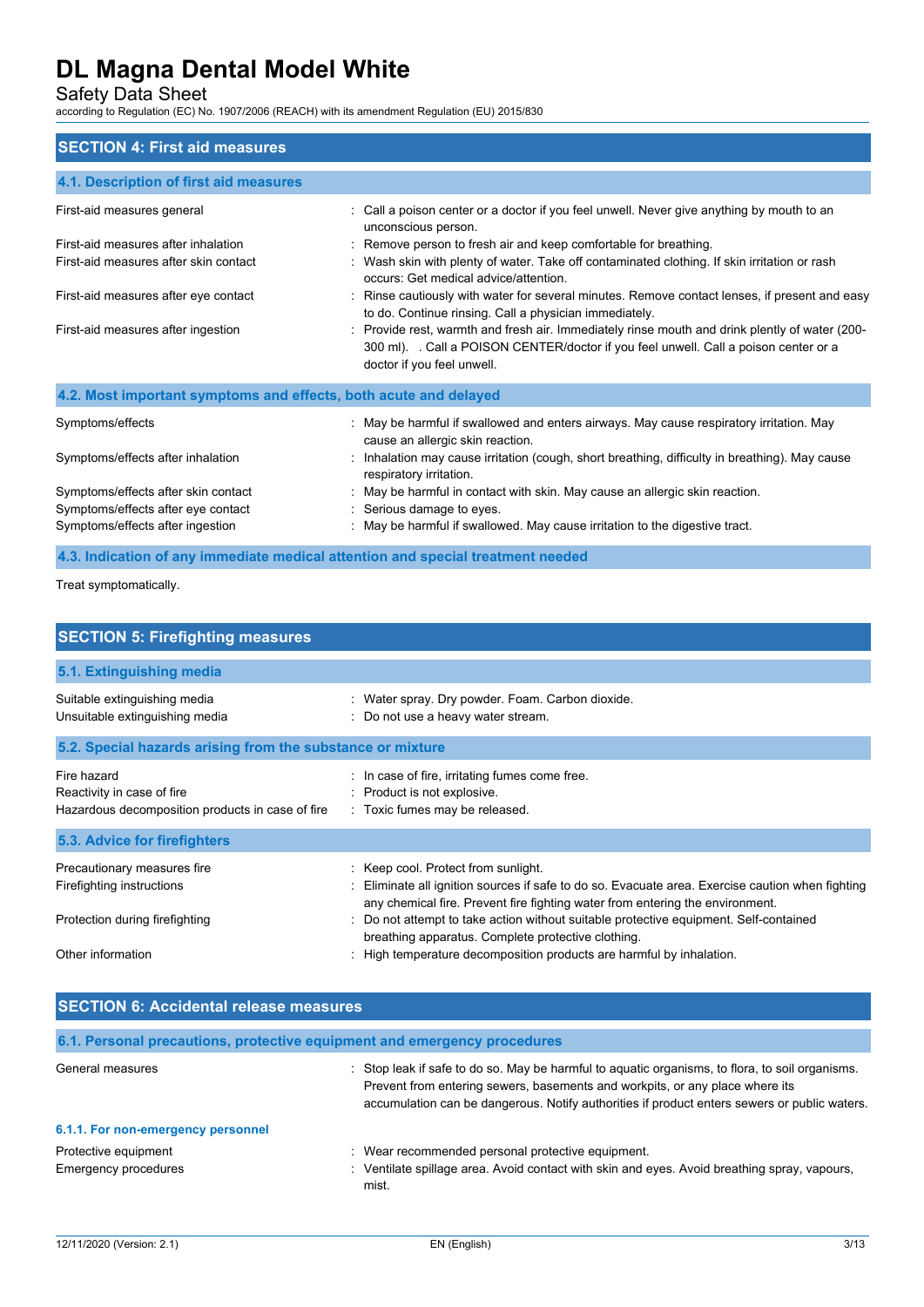Safety Data Sheet

according to Regulation (EC) No. 1907/2006 (REACH) with its amendment Regulation (EU) 2015/830

| 6.1.2. For emergency responders       |                                                                                                                                                                  |
|---------------------------------------|------------------------------------------------------------------------------------------------------------------------------------------------------------------|
| Protective equipment                  | : Do not attempt to take action without suitable protective equipment. For further information<br>refer to section 8. "Exposure controls/personal protection".   |
| Emergency procedures                  | : Evacuate unnecessary personnel. Prevent from entering sewers, basements and workpits,<br>or any place where its accumulation can be dangerous. Ventilate area. |
| <b>6.2. Environmental precautions</b> |                                                                                                                                                                  |

#### Avoid release to the environment.

| 6.3. Methods and material for containment and cleaning up |                                                                                                                                                                                                                                               |  |
|-----------------------------------------------------------|-----------------------------------------------------------------------------------------------------------------------------------------------------------------------------------------------------------------------------------------------|--|
| For containment                                           | : For large spills, confine the spill in a dike and charge it with wet sand or earth for<br>subsequent safe disposal. Contain any spills with dikes or absorbents to prevent migration<br>and entry into sewers or streams. Collect spillage. |  |
| Methods for cleaning up                                   | : Take up liquid spill into absorbent material.                                                                                                                                                                                               |  |
| Other information                                         | Dispose of materials or solid residues at an authorized site.                                                                                                                                                                                 |  |
| <b>6.4. Reference to other sections</b>                   |                                                                                                                                                                                                                                               |  |

For further information refer to section 13.

| <b>SECTION 7: Handling and storage</b>                             |                                                                                                                                                                                                                                                             |
|--------------------------------------------------------------------|-------------------------------------------------------------------------------------------------------------------------------------------------------------------------------------------------------------------------------------------------------------|
| 7.1. Precautions for safe handling                                 |                                                                                                                                                                                                                                                             |
| Additional hazards when processed<br>Precautions for safe handling | : Not expected to present a significant hazard under anticipated conditions of normal use.<br>: Ensure good ventilation of the work station. Avoid contact with skin and eyes. Avoid<br>breathing vapours, spray, mist. Wear personal protective equipment. |
| Handling temperature                                               | : $10 - 50$ °C                                                                                                                                                                                                                                              |
| Hygiene measures                                                   | : Contaminated work clothing should not be allowed out of the workplace. Wash<br>contaminated clothing before reuse. Do not eat, drink or smoke when using this product.<br>Always wash hands after handling the product.                                   |
| 7.2. Conditions for safe storage, including any incompatibilities  |                                                                                                                                                                                                                                                             |
| Technical measures                                                 | : Ensure adequate ventilation, especially in confined areas. Store in a well-ventilated place.<br>Keep container tightly closed.                                                                                                                            |
| Storage conditions                                                 | : Store in a well-ventilated place. Keep cool.                                                                                                                                                                                                              |
| Incompatible materials                                             | : Direct sunlight.                                                                                                                                                                                                                                          |
| Storage temperature                                                | : $< 25 °C$                                                                                                                                                                                                                                                 |
| Storage area                                                       | Store away from heat. Store in a well-ventilated place.                                                                                                                                                                                                     |
| Special rules on packaging                                         | : Store in a closed container.                                                                                                                                                                                                                              |
| Packaging materials                                                | Do not store in corrodable metal. Store always product in container of same material as<br>original container.                                                                                                                                              |

## **7.3. Specific end use(s)**

Data not available.

## **SECTION 8: Exposure controls/personal protection**

### **8.1. Control parameters**

No additional information available

### **8.2. Exposure controls**

#### **Appropriate engineering controls:**

Ensure good ventilation of the work station.

### **Personal protective equipment:**

Wear recommended personal protective equipment. Safety glasses. Gloves.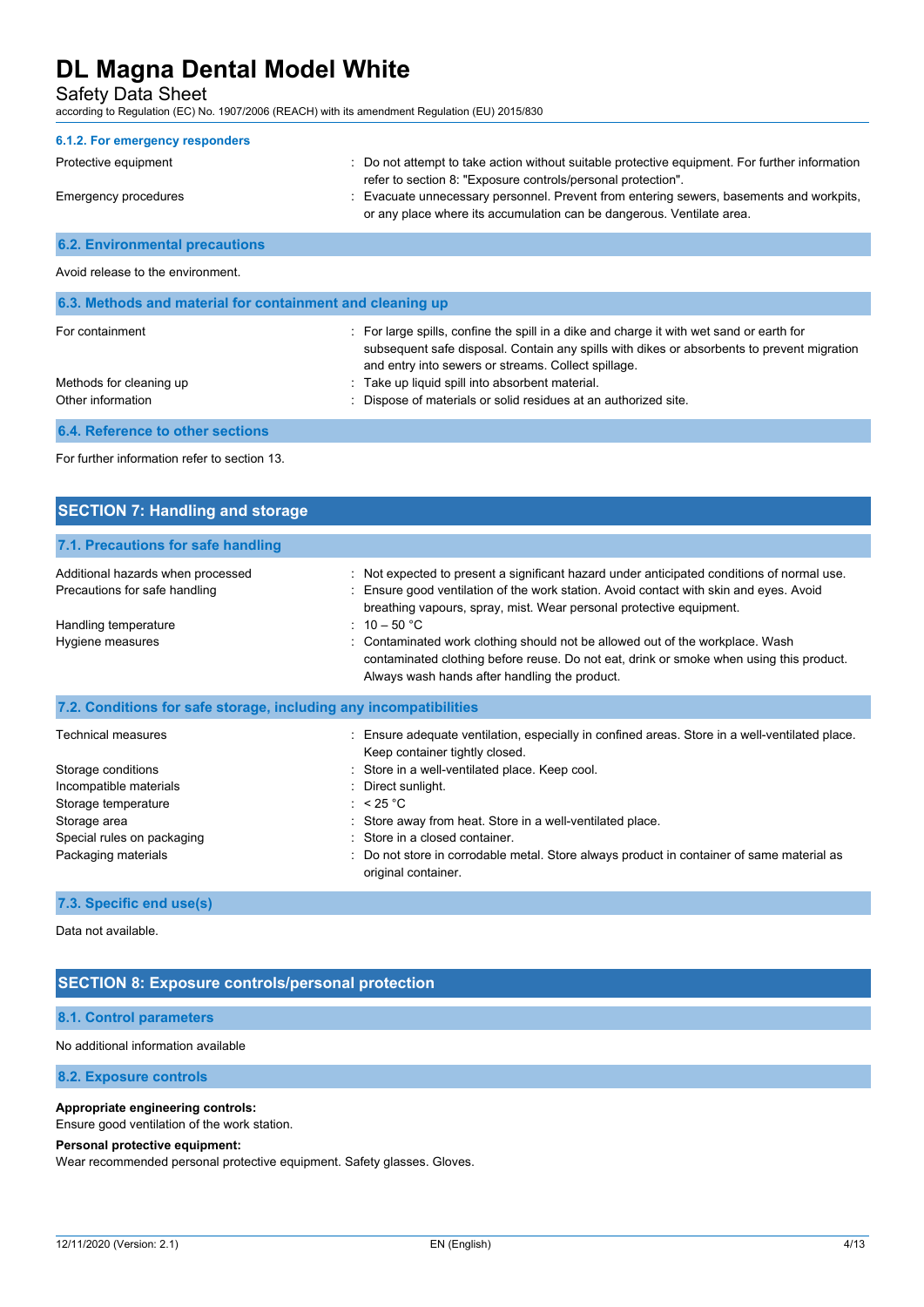Safety Data Sheet

according to Regulation (EC) No. 1907/2006 (REACH) with its amendment Regulation (EU) 2015/830

| Hand protection:                  |
|-----------------------------------|
| Protective gloves                 |
|                                   |
| Eye protection:                   |
| Safety glasses                    |
|                                   |
| Skin and body protection:         |
| Wear suitable protective clothing |
|                                   |
| <b>Respiratory protection:</b>    |
|                                   |

In case of insufficient ventilation, wear suitable respiratory equipment

### **Personal protective equipment symbol(s):**



#### **Environmental exposure controls:**

Avoid release to the environment.

#### **Consumer exposure controls:**

The substance is not classified for human health hazards or for environment effects and it is not PBT or vPvB so that no exposure assessment or risk characterisation is required. For tasks where the intervention of workers is required, the substance must be handled in accordance with good industrial hygiene and safety procedures.

## **SECTION 9: Physical and chemical properties**

#### **9.1. Information on basic physical and chemical properties**

| Physical state                                  | Liquid                        |
|-------------------------------------------------|-------------------------------|
| Appearance                                      | Liquid.                       |
| Colour                                          | light cream.                  |
| Odour                                           | characteristic.               |
| Odour threshold                                 | No data available             |
| рH                                              | No data available             |
| Relative evaporation rate (butylacetate=1)      | No data available             |
| Melting point                                   | Not applicable                |
| Freezing point                                  | No data available             |
| Boiling point                                   | No data available             |
| Flash point                                     | No data available             |
| Auto-ignition temperature                       | No data available             |
| Decomposition temperature                       | No data available             |
| Flammability (solid, gas)                       | Not applicable                |
| Vapour pressure                                 | No data available             |
| Relative vapour density at 20 °C                | No data available             |
| Relative density                                | No data available             |
| Solubility                                      | Material insoluble in water.  |
| Partition coefficient n-octanol/water (Log Pow) | No data available             |
| Viscosity, kinematic                            | No data available             |
| Viscosity, dynamic                              | ≈ 680 (600 – 700) mPa·s @25°C |
| <b>Explosive properties</b>                     | No data available             |
| Oxidising properties                            | No data available             |
| <b>Explosive limits</b>                         | No data available             |
|                                                 |                               |

### **9.2. Other information**

No additional information available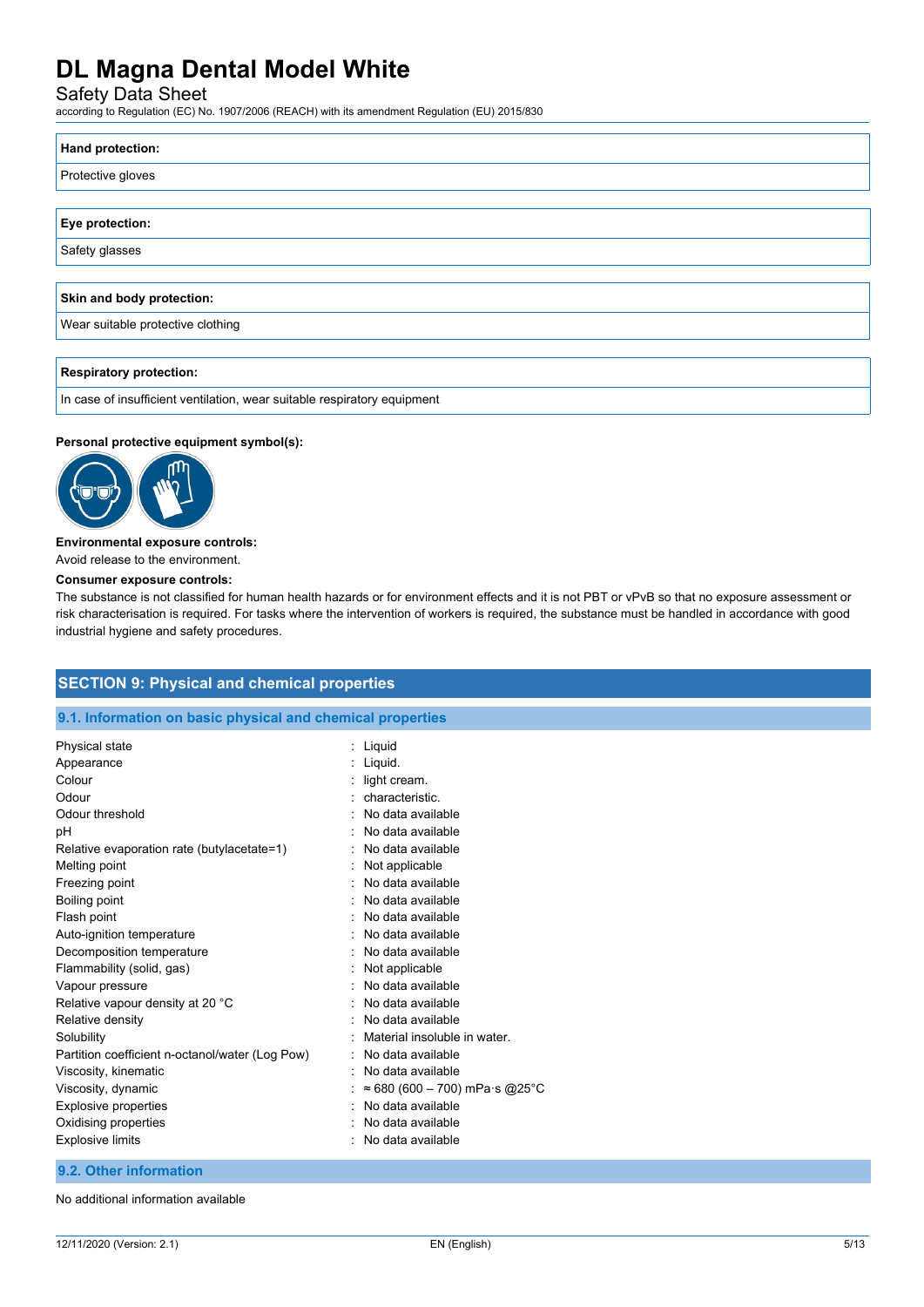Safety Data Sheet

according to Regulation (EC) No. 1907/2006 (REACH) with its amendment Regulation (EU) 2015/830

### **SECTION 10: Stability and reactivity**

#### **10.1. Reactivity**

The product is non-reactive under normal conditions of use, storage and transport.

**10.2. Chemical stability**

Stable under normal conditions.

**10.3. Possibility of hazardous reactions**

No dangerous reactions known under normal conditions of use.

**10.4. Conditions to avoid**

None under recommended storage and handling conditions (see section 7).

**10.5. Incompatible materials**

No additional information available

**10.6. Hazardous decomposition products**

Under normal conditions of storage and use, hazardous decomposition products should not be produced.

| <b>SECTION 11: Toxicological information</b>                                    |                                                                                                                    |  |
|---------------------------------------------------------------------------------|--------------------------------------------------------------------------------------------------------------------|--|
| 11.1. Information on toxicological effects                                      |                                                                                                                    |  |
| Acute toxicity (oral)<br>Acute toxicity (dermal)<br>Acute toxicity (inhalation) | : Not classified<br>: Not classified<br>· Not classified                                                           |  |
| <b>Proprietary (Photoinitiator)</b>                                             |                                                                                                                    |  |
| LD50 oral rat                                                                   | > 2000 mg/kg bodyweight Animal: rat, Guideline: other: OECD GUIDELINE No.401<br>(CORRESPONDING TO 84/449/EEC, B.1) |  |
| LD50 dermal rat                                                                 | > 2000 mg/kg bodyweight Animal: rat, Guideline: other: OECD GUIDELINE No.402                                       |  |

| <b>Proprietary (Crosslinking agent)</b> |                                                                                                                                               |
|-----------------------------------------|-----------------------------------------------------------------------------------------------------------------------------------------------|
| <sup>∣</sup> LD50 oral rat              | > 2000 mg/kg bodyweight Animal: rat, Guideline: OECD Guideline 401 (Acute Oral<br>Toxicity), Guideline: EU Method B.1 (Acute Toxicity (Oral)) |
| LD50 dermal rabbit                      | > 13200 mg/kg bodyweight Animal: rabbit                                                                                                       |

(CORRESPONDING TO 84/449/EEC, B.3)

| <b>Proprietary (Crosslinking agent)</b> |                                                                                                                                                                                                                  |
|-----------------------------------------|------------------------------------------------------------------------------------------------------------------------------------------------------------------------------------------------------------------|
| LD50 oral rat                           | 1000 – 2000 mg/kg bodyweight Animal: rat, Animal sex: female, Guideline: OECD<br>Guideline 423 (Acute Oral toxicity - Acute Toxic Class Method)                                                                  |
| LC50 Inhalation - Rat                   | > 3.363 mg/l air Animal: rat, Guideline: OECD Guideline 403 (Acute Inhalation Toxicity),<br>Guideline: EU Method B.2 (Acute Toxicity (Inhalation)), Guideline: EPA OPPTS 870.1300<br>(Acute inhalation toxicity) |

| <b>Proprietary (Photoinititor)</b> |                                                                                       |
|------------------------------------|---------------------------------------------------------------------------------------|
| LD50 oral rat                      | > 2000 mg/kg bodyweight Animal: rat, Guideline: EU Method B.1 (Acute Toxicity (Oral)) |
| LD50 dermal rat                    | > 2000 mg/kg bodyweight Animal: rat, Guideline: other:92/69/EEC                       |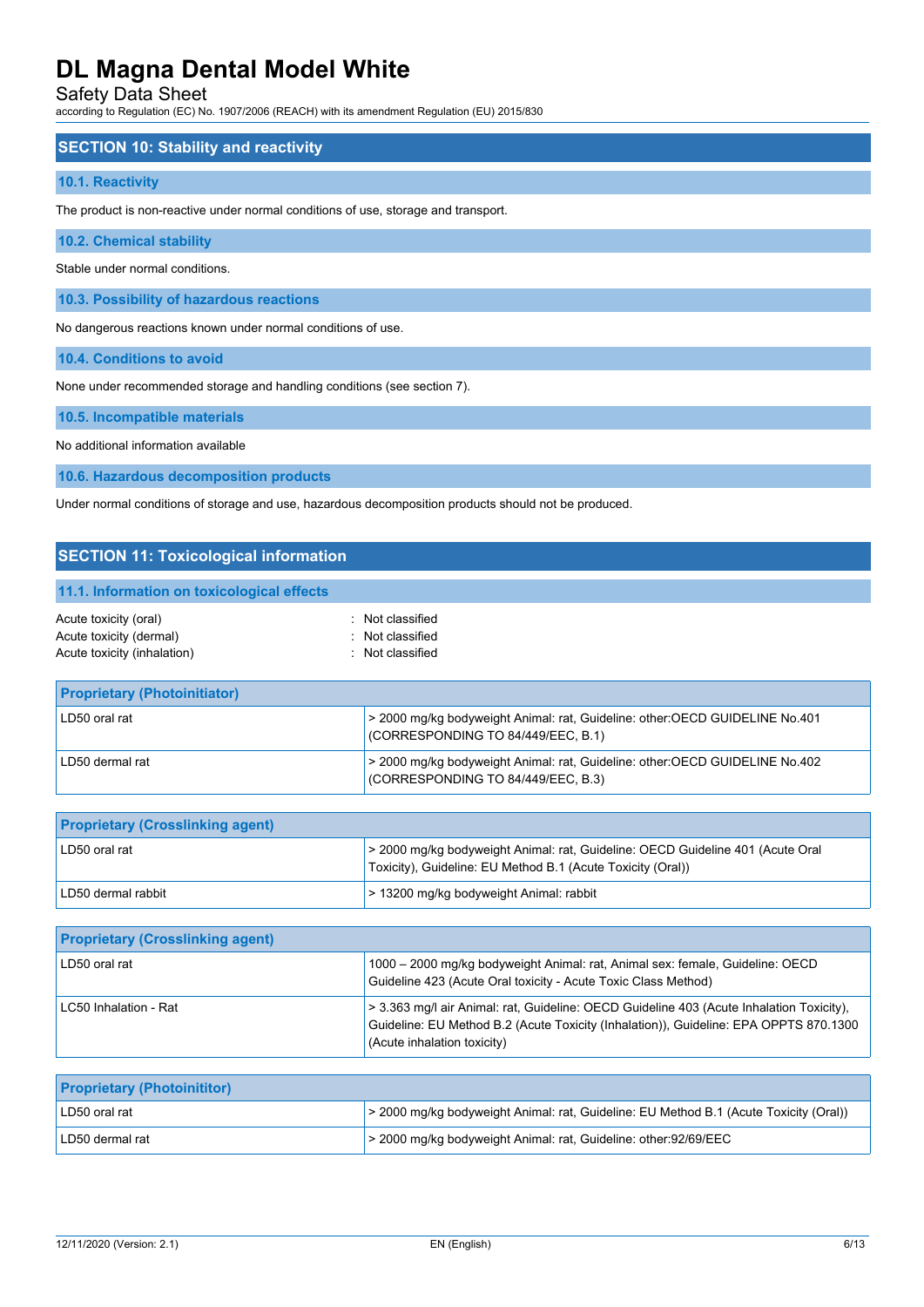Safety Data Sheet

according to Regulation (EC) No. 1907/2006 (REACH) with its amendment Regulation (EU) 2015/830

| <b>Proprietary (Oligomer)</b> |                                                                                             |  |
|-------------------------------|---------------------------------------------------------------------------------------------|--|
| LD50 oral rat                 | > 5000 mg/kg bodyweight Animal: rat, Guideline: OECD Guideline 401 (Acute Oral<br>Toxicity) |  |

| <b>Proprietary (Dimethacrylate)</b> |                                                                              |  |
|-------------------------------------|------------------------------------------------------------------------------|--|
| LD50 oral rat                       | 10837 mg/kg Source: NLM, THOMSON                                             |  |
| Skin corrosion/irritation           | : Not classified                                                             |  |
| Serious eye damage/irritation       | : Causes serious eye damage.                                                 |  |
| Respiratory or skin sensitisation   | : May cause an allergic skin reaction.                                       |  |
| Germ cell mutagenicity              | : Not classified                                                             |  |
| Carcinogenicity                     | : Not classified                                                             |  |
| Reproductive toxicity               | : Not classified                                                             |  |
| STOT-single exposure                | : Not classified                                                             |  |
| STOT-repeated exposure              | : Not classified                                                             |  |
| <b>Proprietary (Photoinitiator)</b> |                                                                              |  |
| NOAEL (oral, rat, 90 days)          | < 10.8 mg/kg bodyweight Animal: other:ALBINO RAT/Tif: RAIf (SPF) HYBRIDIS OF |  |

|                                         | RII/1×RII/2, Guideline: other:EEC Directive, B.7                                   |
|-----------------------------------------|------------------------------------------------------------------------------------|
|                                         |                                                                                    |
| <b>Proprietary (Crosslinking agent)</b> |                                                                                    |
| NOAEL (oral, rat, 90 days)              | 250 mg/kg bodyweight Animal: rat, Guideline: OECD Guideline 422 (Combined Repeated |

Dose Toxicity Study with the Reproduction / Developmental Toxicity Screening Test)

| <b>Proprietary (Crosslinking agent)</b> |                                                                                                                                                                               |
|-----------------------------------------|-------------------------------------------------------------------------------------------------------------------------------------------------------------------------------|
| NOAEL (oral, rat, 90 days)              | 2 100 mg/kg bodyweight Animal: rat, Guideline: OECD Guideline 422 (Combined<br>Repeated Dose Toxicity Study with the Reproduction / Developmental Toxicity Screening<br>Test) |

| <b>Proprietary (Photoinititor)</b> |                                                                 |
|------------------------------------|-----------------------------------------------------------------|
| NOAEL (oral, rat, 90 days)         | > 1000 mg/kg bodyweight Animal: rat, Guideline: other:92/69/eec |

| <b>Proprietary (Dimethacrylate)</b>                    |                                                                                                                                                                              |  |
|--------------------------------------------------------|------------------------------------------------------------------------------------------------------------------------------------------------------------------------------|--|
| NOAEL (oral, rat, 90 days)                             | 1000 mg/kg bodyweight Animal: rat, Guideline: OECD Guideline 422 (Combined<br>Repeated Dose Toxicity Study with the Reproduction / Developmental Toxicity Screening<br>Test) |  |
| Aspiration hazard<br>Not classified<br>۰               |                                                                                                                                                                              |  |
| Potential adverse human health effects and<br>symptoms | . Harmful if swallowed                                                                                                                                                       |  |
| Other information                                      | : Likely routes of exposure: skin and eye. Likely routes of exposure: inhalation.                                                                                            |  |

| <b>SECTION 12: Ecological information</b>                           |                                                    |  |  |
|---------------------------------------------------------------------|----------------------------------------------------|--|--|
| <b>12.1. Toxicity</b>                                               |                                                    |  |  |
| Ecology - general                                                   | : Toxic to aquatic life with long lasting effects. |  |  |
| Ecology - water<br>Hazardous to the aquatic environment, short-term | : Toxic to aquatic life.<br>: Not classified       |  |  |
| (acute)                                                             |                                                    |  |  |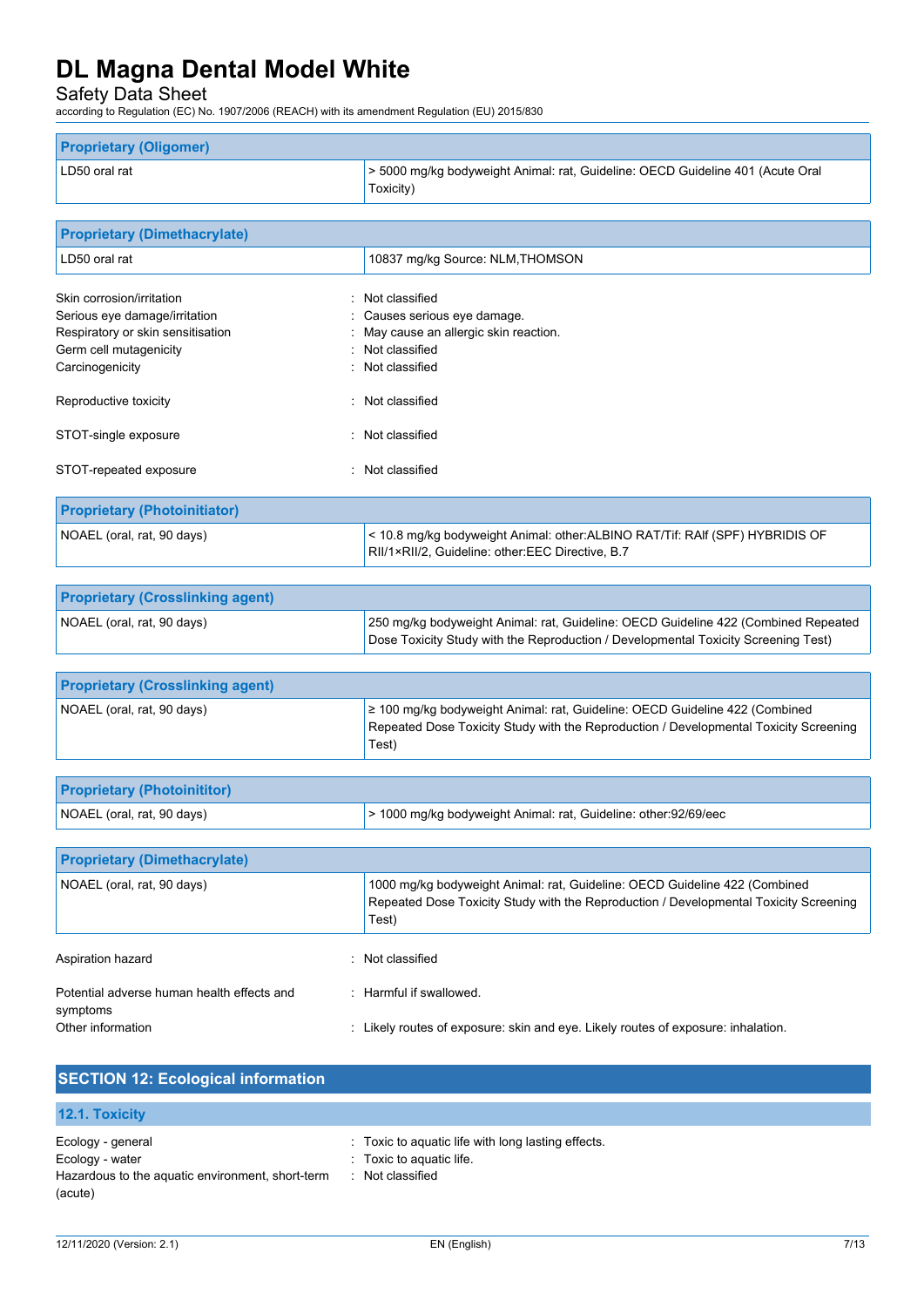Safety Data Sheet

according to Regulation (EC) No. 1907/2006 (REACH) with its amendment Regulation (EU) 2015/830

| Hazardous to the aquatic environment, long-term | : Toxic to aquatic life with long lasting effects. |
|-------------------------------------------------|----------------------------------------------------|
| (chronic)                                       |                                                    |

|  | Not rapidly degradable |
|--|------------------------|

| <b>Proprietary (Photoinitiator)</b> |                                                                 |  |
|-------------------------------------|-----------------------------------------------------------------|--|
| $IC50$ fish 1                       | > 100 mg/l Test organisms (species): other: ZEBRA FISH          |  |
| EC50 other aguatic organisms 1      | 2.15 mg/l Test organisms (species): other aquatic crustacea: DM |  |

| <b>Proprietary (Crosslinking agent)</b> |                                                                                                        |
|-----------------------------------------|--------------------------------------------------------------------------------------------------------|
| LC50 fish 1                             | 1.95 mg/l Test organisms (species): Danio rerio (previous name: Brachydanio rerio)                     |
| EC50 Daphnia 1                          | 70.7 mg/l Test organisms (species): Daphnia magna                                                      |
| EC50 72h algae $(1)$                    | 2.2 mg/l Test organisms (species): Desmodesmus subspicatus (previous name:<br>Scenedesmus subspicatus) |

| <b>Proprietary (Crosslinking agent)</b> |                                                                                                           |
|-----------------------------------------|-----------------------------------------------------------------------------------------------------------|
| $LC50$ fish 1                           | 0.034 mg/l Test organisms (species): Oncorhynchus mykiss (previous name: Salmo<br>qairdneri)              |
| EC50 Daphnia 1                          | > 0.35 mg/l Test organisms (species): Daphnia magna                                                       |
| $EC50$ 72h algae $(1)$                  | > 0.12 mg/l Test organisms (species): Desmodesmus subspicatus (previous name:<br>Scenedesmus subspicatus) |

| <b>Proprietary (Photoinititor)</b> |                                                                                                           |
|------------------------------------|-----------------------------------------------------------------------------------------------------------|
| LC50 fish 1                        | > 0.09 mg/l Test organisms (species): other:Zebra Fish Brachydanio rerio                                  |
| EC50 Daphnia 1                     | > 1.175 mg/l Test organisms (species): other aquatic crustacea: Daphnia Magna                             |
| EC50 72h algae (1)                 | > 0.26 mg/l Test organisms (species): Desmodesmus subspicatus (previous name:<br>Scenedesmus subspicatus) |

| <b>Proprietary (Oligomer)</b> |                                                     |  |
|-------------------------------|-----------------------------------------------------|--|
| $LC50$ fish 1                 | $10.1$ mg/l                                         |  |
| EC50 Daphnia 1                | > 1200 μg/l Test organisms (species): Daphnia magna |  |
| $EC50$ 72h algae (1)          | $> 0.68$ mg/l                                       |  |

| <b>Proprietary (Dimethacrylate)</b> |                                                                                                                                               |  |  |
|-------------------------------------|-----------------------------------------------------------------------------------------------------------------------------------------------|--|--|
| $LC50$ fish 1                       | 16.4 mg/l Test organisms (species): Danio rerio (previous name: Brachydanio rerio)                                                            |  |  |
| EC50 72h algae (1)                  | > 100 mg/l Test organisms (species): Pseudokirchneriella subcapitata (previous names:<br>Raphidocelis subcapitata, Selenastrum capricornutum) |  |  |
| $EC50$ 72h algae $(2)$              | 72.8 mg/l Test organisms (species): Pseudokirchneriella subcapitata (previous names:<br>Raphidocelis subcapitata, Selenastrum capricornutum)  |  |  |
| LOEC (chronic)                      | 100 mg/l Test organisms (species): Daphnia magna Duration: '21 d'                                                                             |  |  |
| NOEC (chronic)                      | 32 mg/l Test organisms (species): Daphnia magna Duration: '21 d'                                                                              |  |  |

# **12.2. Persistence and degradability**

| <b>Proprietary (Photoinitiator)</b> |                                               |
|-------------------------------------|-----------------------------------------------|
| Persistence and degradability       | Biodegradability in water: no data available. |

| <b>Proprietary (Oligomer)</b> |                               |
|-------------------------------|-------------------------------|
| Persistence and degradability | <sup>1</sup> Not established. |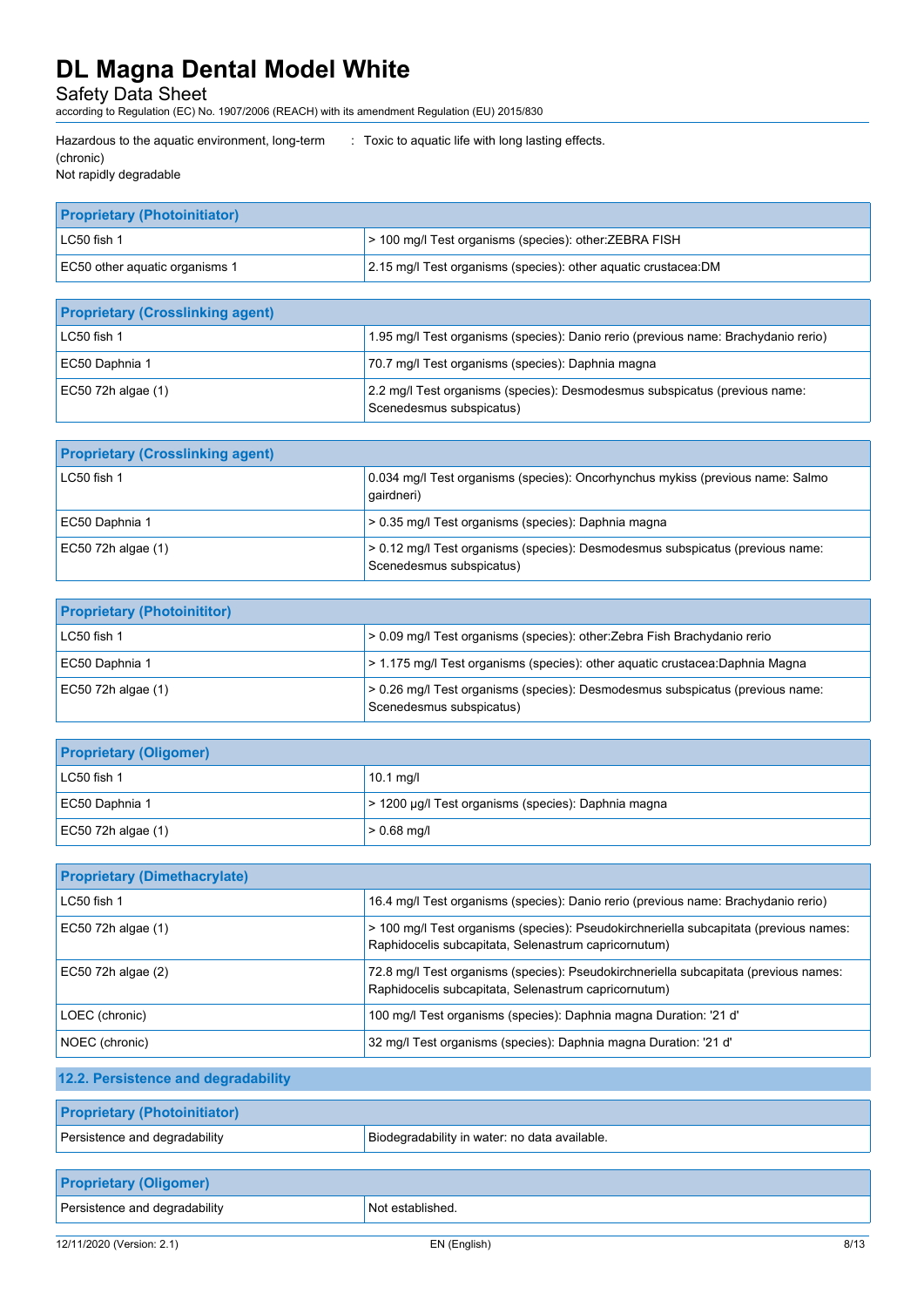## Safety Data Sheet

according to Regulation (EC) No. 1907/2006 (REACH) with its amendment Regulation (EU) 2015/830

| 12.3. Bioaccumulative potential                 |                                    |  |
|-------------------------------------------------|------------------------------------|--|
| <b>Proprietary (Oligomer)</b>                   |                                    |  |
| Partition coefficient n-octanol/water (Log Pow) | 3.39                               |  |
| Bioaccumulative potential                       | No bioaccumulation data available. |  |
|                                                 |                                    |  |
| <b>Proprietary (Dimethacrylate)</b>             |                                    |  |
| Partition coefficient n-octanol/water (Log Pow) | 1.88 Source: ChemIDplus            |  |
| 12.4. Mobility in soil                          |                                    |  |
| No additional information available             |                                    |  |
| 12.5 Results of PRT and vPvR assessment         |                                    |  |

| <b>I AIVI INCOURCY OF FULL MINE TO A COOLDONING</b> |                                              |
|-----------------------------------------------------|----------------------------------------------|
|                                                     |                                              |
| <b>Component</b>                                    |                                              |
| Proprietary (Oligomer) (72869-86-4)                 | PBT: not relevant – no registration required |
|                                                     |                                              |
| 12.6. Other adverse effects                         |                                              |

No additional information available

| <b>SECTION 13: Disposal considerations</b>                 |                                                                                                                                                                             |
|------------------------------------------------------------|-----------------------------------------------------------------------------------------------------------------------------------------------------------------------------|
| 13.1. Waste treatment methods                              |                                                                                                                                                                             |
| Waste treatment methods<br>Sewage disposal recommendations | : Dispose of contents/container in accordance with licensed collector's sorting instructions.<br>: Disposal must be done according to official regulations.                 |
| Product/Packaging disposal recommendations                 | : Avoid release to the environment. Comply with applicable regulations for solid waste<br>disposal. Dispose in a safe manner in accordance with local/national regulations. |
| Additional information                                     | : Clean up even minor leaks or spills if possible without unnecessary risk. Consult an expert<br>on waste disposal or treatment.                                            |
| Ecology - waste materials                                  | : Avoid release to the environment.                                                                                                                                         |

# **SECTION 14: Transport information**

| In accordance with ADR / RID / IMDG / IATA / ADN                                                                                                |                                                                                                                                                            |                                                                                                            |                                                                                                                                       |                                                                                                                                       |
|-------------------------------------------------------------------------------------------------------------------------------------------------|------------------------------------------------------------------------------------------------------------------------------------------------------------|------------------------------------------------------------------------------------------------------------|---------------------------------------------------------------------------------------------------------------------------------------|---------------------------------------------------------------------------------------------------------------------------------------|
| <b>ADR</b>                                                                                                                                      | <b>IMDG</b>                                                                                                                                                | <b>IATA</b>                                                                                                | <b>ADN</b>                                                                                                                            | <b>RID</b>                                                                                                                            |
| 14.1. UN number                                                                                                                                 |                                                                                                                                                            |                                                                                                            |                                                                                                                                       |                                                                                                                                       |
| <b>UN 3082</b>                                                                                                                                  | <b>UN 3082</b>                                                                                                                                             | <b>UN 3082</b>                                                                                             | <b>UN 3082</b>                                                                                                                        | <b>UN 3082</b>                                                                                                                        |
|                                                                                                                                                 | 14.2. UN proper shipping name                                                                                                                              |                                                                                                            |                                                                                                                                       |                                                                                                                                       |
| <b>ENVIRONMENTALLY</b><br><b>HAZARDOUS</b><br>SUBSTANCE, LIQUID,<br>N.O.S. (DL Magna Dental<br>Model White)                                     | <b>ENVIRONMENTALLY</b><br><b>HAZARDOUS</b><br>SUBSTANCE, LIQUID,<br>N.O.S. (DL Magna Dental<br>Model White)                                                | Environmentally hazardous<br>substance, liquid, n.o.s. (DL<br>Magna Dental Model White)                    | ENVIRONMENTALLY<br><b>HAZARDOUS</b><br>SUBSTANCE, LIQUID,<br>N.O.S. (DL Magna Dental<br>Model White)                                  | <b>ENVIRONMENTALLY</b><br><b>HAZARDOUS</b><br>SUBSTANCE, LIQUID,<br>N.O.S. (DL Magna Dental<br>Model White)                           |
| <b>Transport document description</b>                                                                                                           |                                                                                                                                                            |                                                                                                            |                                                                                                                                       |                                                                                                                                       |
| <b>UN 3082</b><br><b>ENVIRONMENTALLY</b><br><b>HAZARDOUS</b><br>SUBSTANCE, LIQUID,<br>N.O.S. (DL Magna Dental<br>Model White), $9$ , III, $(-)$ | UN 3082<br><b>ENVIRONMENTALLY</b><br><b>HAZARDOUS</b><br>SUBSTANCE, LIQUID,<br>N.O.S. (DL Magna Dental<br>Model White), 9, III,<br><b>MARINE POLLUTANT</b> | UN 3082 Environmentally<br>hazardous substance,<br>liquid, n.o.s. (DL Magna<br>Dental Model White), 9, III | <b>UN 3082</b><br><b>ENVIRONMENTALLY</b><br><b>HAZARDOUS</b><br>SUBSTANCE, LIQUID,<br>N.O.S. (DL Magna Dental<br>Model White), 9, III | <b>UN 3082</b><br><b>ENVIRONMENTALLY</b><br><b>HAZARDOUS</b><br>SUBSTANCE, LIQUID,<br>N.O.S. (DL Magna Dental<br>Model White), 9, III |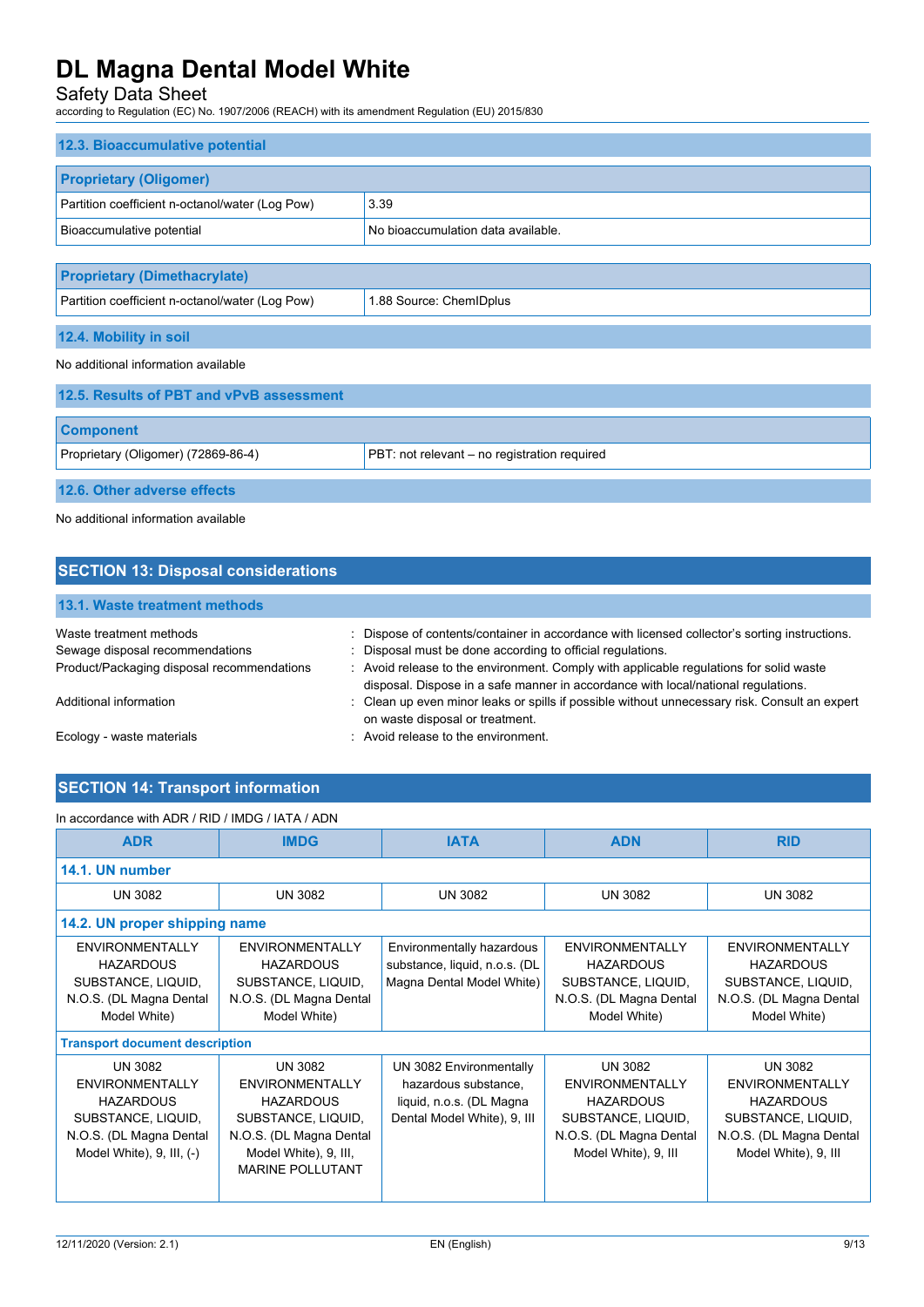## Safety Data Sheet

according to Regulation (EC) No. 1907/2006 (REACH) with its amendment Regulation (EU) 2015/830

| 14.3. Transport hazard class(es)       |                                                                |                                       |                                       |                                       |
|----------------------------------------|----------------------------------------------------------------|---------------------------------------|---------------------------------------|---------------------------------------|
| 9                                      | 9                                                              | 9                                     | 9                                     | 9                                     |
|                                        |                                                                | 9                                     |                                       |                                       |
| 14.4. Packing group                    |                                                                |                                       |                                       |                                       |
| Ш                                      | III                                                            | $\mathbf{III}$                        | III                                   | $\mathbf{III}$                        |
| <b>14.5. Environmental hazards</b>     |                                                                |                                       |                                       |                                       |
| Dangerous for the<br>environment: Yes  | Dangerous for the<br>environment: Yes<br>Marine pollutant: Yes | Dangerous for the<br>environment: Yes | Dangerous for the<br>environment: Yes | Dangerous for the<br>environment: Yes |
| No supplementary information available |                                                                |                                       |                                       |                                       |
| 14.6. Special precautions for user     |                                                                |                                       |                                       |                                       |

| <b>Overland transport</b>                                    |    |                           |
|--------------------------------------------------------------|----|---------------------------|
| Classification code (ADR)                                    |    | M6                        |
| Special provisions (ADR)                                     |    | : 274, 335, 375, 601      |
| Limited quantities (ADR)                                     |    | $\therefore$ 51           |
| Excepted quantities (ADR)                                    |    | $E = 1$                   |
| Packing instructions (ADR)                                   |    | : P001, IBC03, LP01, R001 |
| Special packing provisions (ADR)                             |    | $:$ PP1                   |
| Mixed packing provisions (ADR)                               |    | : MP19                    |
| Portable tank and bulk container instructions (ADR)          |    | $\therefore$ T4           |
| Portable tank and bulk container special provisions<br>(ADR) |    | : TP1, TP29               |
| Tank code (ADR)                                              |    | : LGBV                    |
| Vehicle for tank carriage                                    |    | : AT                      |
| Transport category (ADR)                                     |    | 3                         |
| Special provisions for carriage - Packages (ADR)             |    | : V12                     |
| Special provisions for carriage - Loading, unloading         |    | $\therefore$ CV13         |
| and handling (ADR)                                           |    |                           |
| Hazard identification number (Kemler No.)                    | t  | 90                        |
| Orange plates                                                |    | $\frac{90}{3082}$         |
|                                                              |    |                           |
| Tunnel restriction code (ADR)                                |    |                           |
| EAC code                                                     |    | $-3Z$                     |
| <b>Transport by sea</b>                                      |    |                           |
| Special provisions (IMDG)                                    |    | : 274, 335, 969           |
| Limited quantities (IMDG)                                    |    | : 5L                      |
| Excepted quantities (IMDG)                                   |    | $E = 1$                   |
| Packing instructions (IMDG)                                  |    | : LP01, P001              |
| Special packing provisions (IMDG)                            |    | $:$ PP1                   |
| IBC packing instructions (IMDG)                              |    | IBC03                     |
| Tank instructions (IMDG)                                     |    | T4                        |
| Tank special provisions (IMDG)                               |    | : TP1, TP29               |
| EmS-No. (Fire)                                               |    | $F-A$                     |
| EmS-No. (Spillage)                                           |    | $: S-F$                   |
| Stowage category (IMDG)                                      | ۰, | A                         |
| Air transport                                                |    |                           |
| PCA Excepted quantities (IATA)                               |    | $E = 1$                   |
| PCA Limited quantities (IATA)                                |    | : Y964                    |
| PCA limited quantity max net quantity (IATA)                 |    | 30kgG                     |
| PCA packing instructions (IATA)                              |    | 964                       |
| PCA max net quantity (IATA)                                  |    | 450L                      |
|                                                              |    |                           |
|                                                              |    |                           |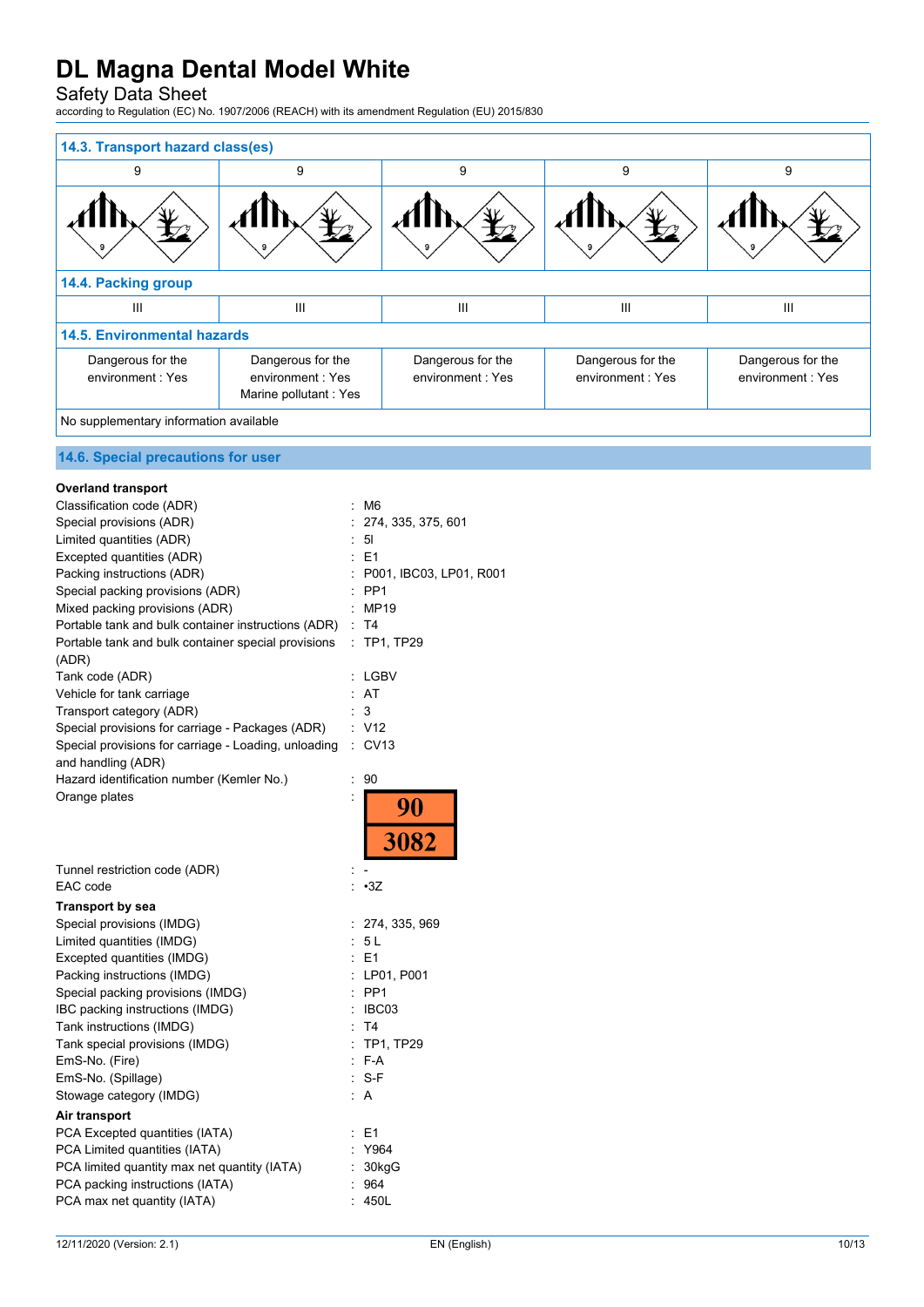Safety Data Sheet

according to Regulation (EC) No. 1907/2006 (REACH) with its amendment Regulation (EU) 2015/830

| CAO packing instructions (IATA)                                   |                      | 964                                |
|-------------------------------------------------------------------|----------------------|------------------------------------|
| CAO max net quantity (IATA)                                       |                      | 450L                               |
| Special provisions (IATA)                                         |                      | $\therefore$ A97, A158, A197, A215 |
| ERG code (IATA)                                                   |                      | : 9L                               |
| Inland waterway transport                                         |                      |                                    |
| Classification code (ADN)                                         | $\ddot{\phantom{a}}$ | M6                                 |
| Special provisions (ADN)                                          |                      | : 274, 335, 375, 601               |
| Limited quantities (ADN)                                          |                      | : 5L                               |
| Excepted quantities (ADN)                                         |                      | $E = 1$                            |
| Equipment required (ADN)                                          |                      | $\therefore$ PP                    |
| Number of blue cones/lights (ADN)                                 |                      | $\colon 0$                         |
| <b>Rail transport</b>                                             |                      |                                    |
| Classification code (RID)                                         | t                    | M6                                 |
| Special provisions (RID)                                          |                      | : 274, 335, 375, 601               |
| Limited quantities (RID)                                          |                      | : 5L                               |
| Excepted quantities (RID)                                         |                      | $E = 51$                           |
| Packing instructions (RID)                                        |                      | : P001, IBC03, LP01, R001          |
| Special packing provisions (RID)                                  |                      | $\therefore$ PP1                   |
| Mixed packing provisions (RID)                                    |                      | MP19                               |
| Portable tank and bulk container instructions (RID)               |                      | : T4                               |
| Portable tank and bulk container special provisions               |                      | : TP1, TP29                        |
| (RID)                                                             |                      |                                    |
| Tank codes for RID tanks (RID)                                    |                      | : LGBV                             |
| Transport category (RID)                                          |                      | 3                                  |
| Special provisions for carriage – Packages (RID) : W12            |                      |                                    |
| Special provisions for carriage - Loading, unloading : CW13, CW31 |                      |                                    |
| and handling (RID)                                                |                      |                                    |
| Colis express (express parcels) (RID)                             |                      | CE8                                |
| Hazard identification number (RID)                                |                      | 90                                 |

**14.7. Transport in bulk according to Annex II of Marpol and the IBC Code**

Not applicable

## **SECTION 15: Regulatory information**

**15.1. Safety, health and environmental regulations/legislation specific for the substance or mixture**

#### **15.1.1. EU-Regulations**

| The following restrictions are applicable according to Annex XVII of the REACH Regulation (EC) No 1907/2006: |                                                                       |                                                                                                                                                                                                                                                                                                                                                                                                                |
|--------------------------------------------------------------------------------------------------------------|-----------------------------------------------------------------------|----------------------------------------------------------------------------------------------------------------------------------------------------------------------------------------------------------------------------------------------------------------------------------------------------------------------------------------------------------------------------------------------------------------|
| Reference code                                                                                               | Applicable on                                                         | Entry title or description                                                                                                                                                                                                                                                                                                                                                                                     |
| 3(b)                                                                                                         | Proprietary (Crosslinking agent);<br>Proprietary (Crosslinking agent) | Substances or mixtures fulfilling the criteria for any of the following hazard classes<br>or categories set out in Annex I to Regulation (EC) No 1272/2008: Hazard classes<br>3.1 to 3.6, 3.7 adverse effects on sexual function and fertility or on development,<br>3.8 effects other than narcotic effects, 3.9 and 3.10                                                                                     |
| 3(c)                                                                                                         | Proprietary (Crosslinking agent)                                      | Substances or mixtures fulfilling the criteria for any of the following hazard classes<br>or categories set out in Annex I to Regulation (EC) No 1272/2008: Hazard class<br>4.1                                                                                                                                                                                                                                |
| 40.                                                                                                          | Proprietary (Photoinitiator)                                          | Substances classified as flammable gases category 1 or 2, flammable liquids<br>categories 1, 2 or 3, flammable solids category 1 or 2, substances and mixtures<br>which, in contact with water, emit flammable gases, category 1, 2 or 3, pyrophoric<br>liquids category 1 or pyrophoric solids category 1, regardless of whether they<br>appear in Part 3 of Annex VI to Regulation (EC) No 1272/2008 or not. |

Contains no substance on the REACH candidate list

Contains no REACH Annex XIV substances

Contains no substance subject to Regulation (EU) No 649/2012 of the European Parliament and of the Council of 4 July 2012 concerning the export and import of hazardous chemicals.

Contains no substance subject to Regulation (EU) No 2019/1021 of the European Parliament and of the Council of 20 June 2019 on persistent organic pollutants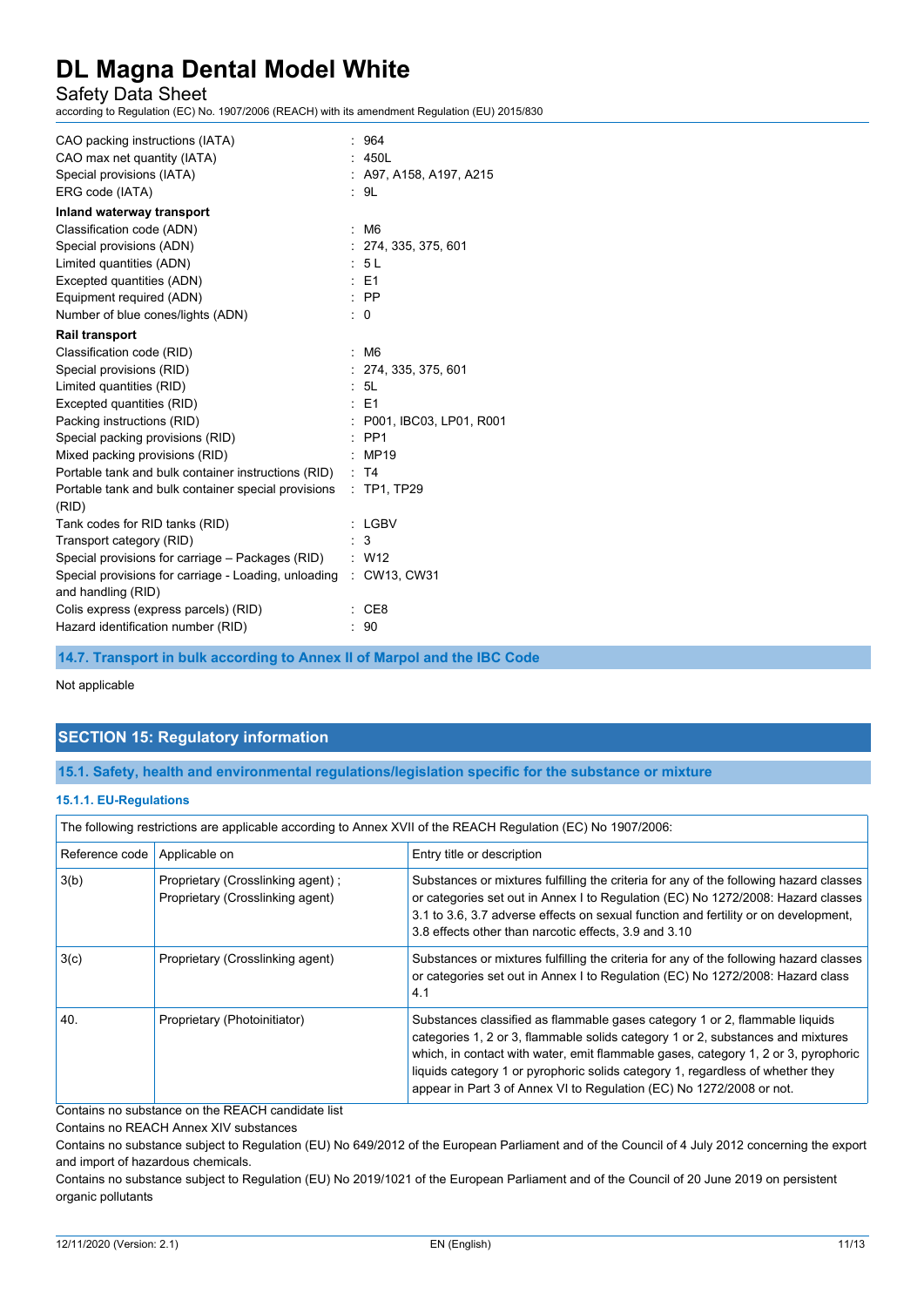Safety Data Sheet

according to Regulation (EC) No. 1907/2006 (REACH) with its amendment Regulation (EU) 2015/830

#### **15.1.2. National regulations**

### **Germany**

| Germany                                          |                                                                                                                                                                                        |
|--------------------------------------------------|----------------------------------------------------------------------------------------------------------------------------------------------------------------------------------------|
| <b>Employment restrictions</b>                   | : Observe restrictions according Act on the Protection of Working Mothers (MuSchG)<br>Observe restrictions according Act on the Protection of Young People in Employment<br>(JArbSchG) |
| Water hazard class (WGK)                         | : WGK 3, Highly hazardous to water (Classification according to AwSV, Annex 1)                                                                                                         |
| Hazardous Incident Ordinance (12. BImSchV)       | : Is not subject of the Hazardous Incident Ordinance (12. BImSchV)                                                                                                                     |
| <b>Netherlands</b>                               |                                                                                                                                                                                        |
| SZW-lijst van kankerverwekkende stoffen          | : None of the components are listed                                                                                                                                                    |
| SZW-lijst van mutagene stoffen                   | : None of the components are listed                                                                                                                                                    |
| NIET-limitatieve lijst van voor de voortplanting | : None of the components are listed                                                                                                                                                    |
| giftige stoffen - Borstvoeding                   |                                                                                                                                                                                        |
| NIET-limitatieve lijst van voor de voortplanting | $\therefore$ PI-784 is listed                                                                                                                                                          |
| giftige stoffen - Vruchtbaarheid                 |                                                                                                                                                                                        |
| NIET-limitatieve lijst van voor de voortplanting | : None of the components are listed                                                                                                                                                    |
| giftige stoffen - Ontwikkeling                   |                                                                                                                                                                                        |
| <b>Denmark</b>                                   |                                                                                                                                                                                        |
| Danish National Regulations                      | : Young people below the age of 18 years are not allowed to use the product<br>Pregnant/breastfeeding women working with the product must not be in direct contact with<br>the product |
|                                                  |                                                                                                                                                                                        |

## **15.2. Chemical safety assessment**

No chemical safety assessment has been carried out

## **SECTION 16: Other information**

| <b>Abbreviations and acronyms:</b> |                                                                                                 |
|------------------------------------|-------------------------------------------------------------------------------------------------|
| <b>ADN</b>                         | European Agreement concerning the International Carriage of Dangerous Goods by Inland Waterways |
| <b>ADR</b>                         | European Agreement concerning the International Carriage of Dangerous Goods by Road             |
| <b>ATE</b>                         | <b>Acute Toxicity Estimate</b>                                                                  |
| <b>BLV</b>                         | <b>Biological limit value</b>                                                                   |
| CAS-No.                            | Chemical Abstract Service number                                                                |
| <b>CLP</b>                         | Classification Labelling Packaging Regulation; Regulation (EC) No 1272/2008                     |
| <b>DMEL</b>                        | <b>Derived Minimal Effect level</b>                                                             |
| <b>DNEL</b>                        | Derived-No Effect Level                                                                         |
| <b>EC50</b>                        | Median effective concentration                                                                  |
| EC-No.                             | European Community number                                                                       |
| <b>EN</b>                          | European Standard                                                                               |
| <b>IATA</b>                        | International Air Transport Association                                                         |
| <b>IMDG</b>                        | International Maritime Dangerous Goods                                                          |
| <b>LC50</b>                        | Median lethal concentration                                                                     |
| LD50                               | Median lethal dose                                                                              |
| <b>LOAEL</b>                       | Lowest Observed Adverse Effect Level                                                            |
| <b>NOAEC</b>                       | No-Observed Adverse Effect Concentration                                                        |
| <b>NOAEL</b>                       | No-Observed Adverse Effect Level                                                                |
| <b>NOEC</b>                        | No-Observed Effect Concentration                                                                |
| <b>OEL</b>                         | Occupational Exposure Limit                                                                     |
| PBT                                | Persistent Bioaccumulative Toxic                                                                |
|                                    |                                                                                                 |